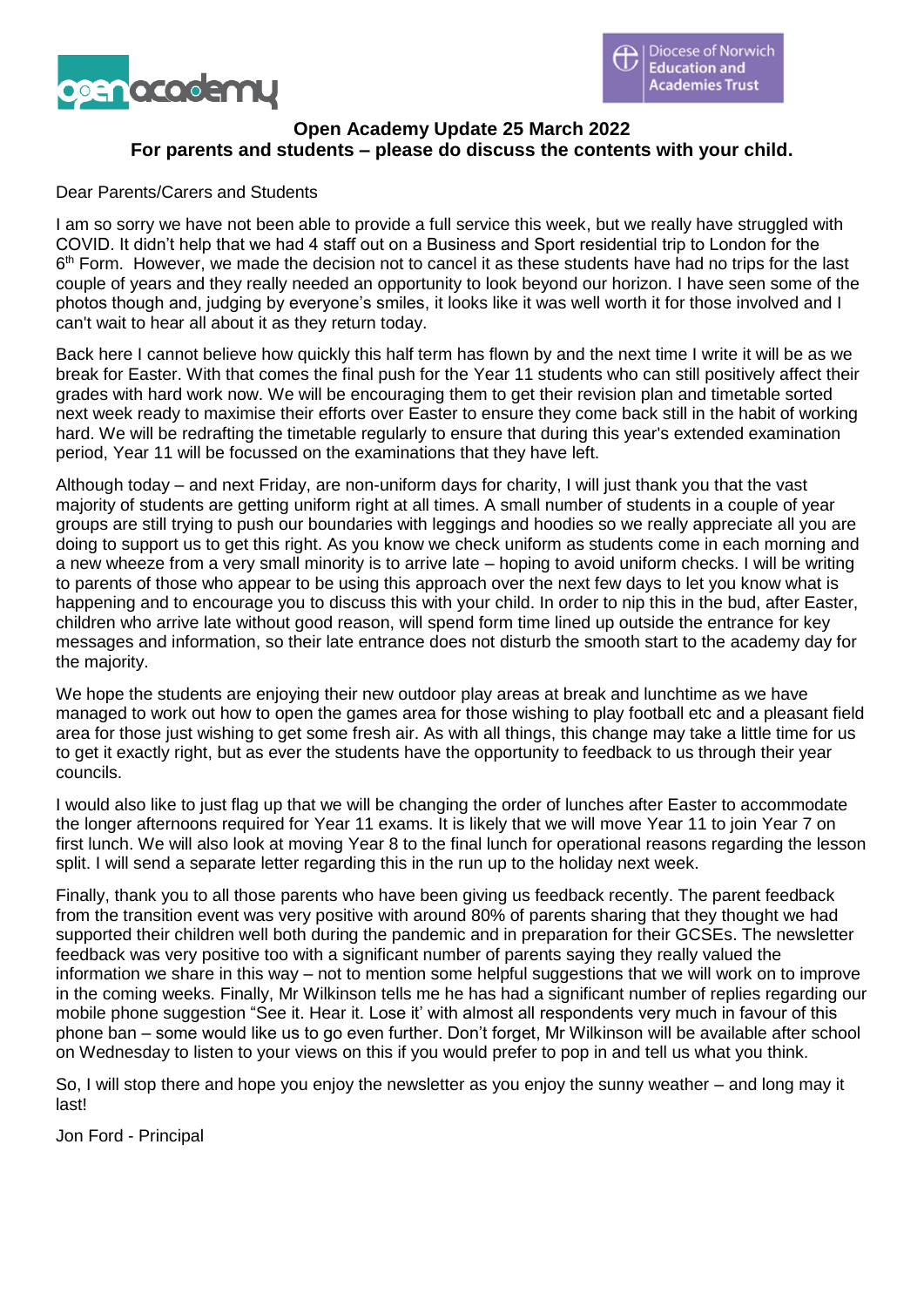

#### **Contents:**

- **1. Free School Meals**
- **2. Year 7 News**
- **3. Year 8 News**
- **4. Year 9 News**
- **5. Rhine, Germany Trip**
- **6. Year 10 News**
- **7. Year 11 News**
- **8. Year 11 Reports**
- **9. Library**
- **10. Careers**
- **11. Chaplain's Reflection**
	- **1. Free School Meals**

### **During Year Group Closures**

For those students affected by the year group closures during the last 2 weeks and who have been unable to access their free school meal in school on these days, an e-voucher will be issued to be used in a supermarket of your choice.

#### **Free School Meal holiday vouchers**

We have been informed by Norfolk County Council that the school holiday free school meal vouchers have now ended, meaning that we are unable to provide free school meal vouchers over the upcoming two-week break.

If you are struggling financially the Norfolk Assistance Scheme is still available: [https://www.norfolk.gov.uk/care-support-and-health/support-for-living-independently/money-and](https://www.norfolk.gov.uk/care-support-and-health/support-for-living-independently/money-and-benefits/norfolk-assistance-scheme)[benefits/norfolk-assistance-scheme](https://www.norfolk.gov.uk/care-support-and-health/support-for-living-independently/money-and-benefits/norfolk-assistance-scheme)

Mrs Appleby – Business Manager

### **2. Food Technology**

Please find attached the recipe booklets for Year 7, 8 and 9. Students follow these recipes in order and all students cook once every two weeks.

If students don't bring in their ingredients they are expected to bring in a note from home or for someone to have contacted reception/head of year on their behalf. If students come to food tech with no ingredients and no note for two lessons in the academic year, they will be issued a detention. Thank you with your support on this.

Miss Luter - Teacher

#### **3. Year 7 News**

In light of the message from Mr Ford last week, a few students have spoken to us about the potential mobile phone ban. Just to clarify, we are not banning students having them entirely, it is just when they are in the academy that they would need to be switched off and out of sight. Students will still be allowed to use their phone on the journey to/from the academy.

A reminder from last weeks' newsletter from Mr Ford, the consultation period will close on Friday, 1 April at 3.00pm. If you would like to comment on the policy change please complete the linked form: https://forms.office.com/r/hcBi3sknTY

Over the last week (despite Year 7 not being in the academy on Monday and today) we have still amassed a grand total of 463 achievement points which is amazing – let's keep it up!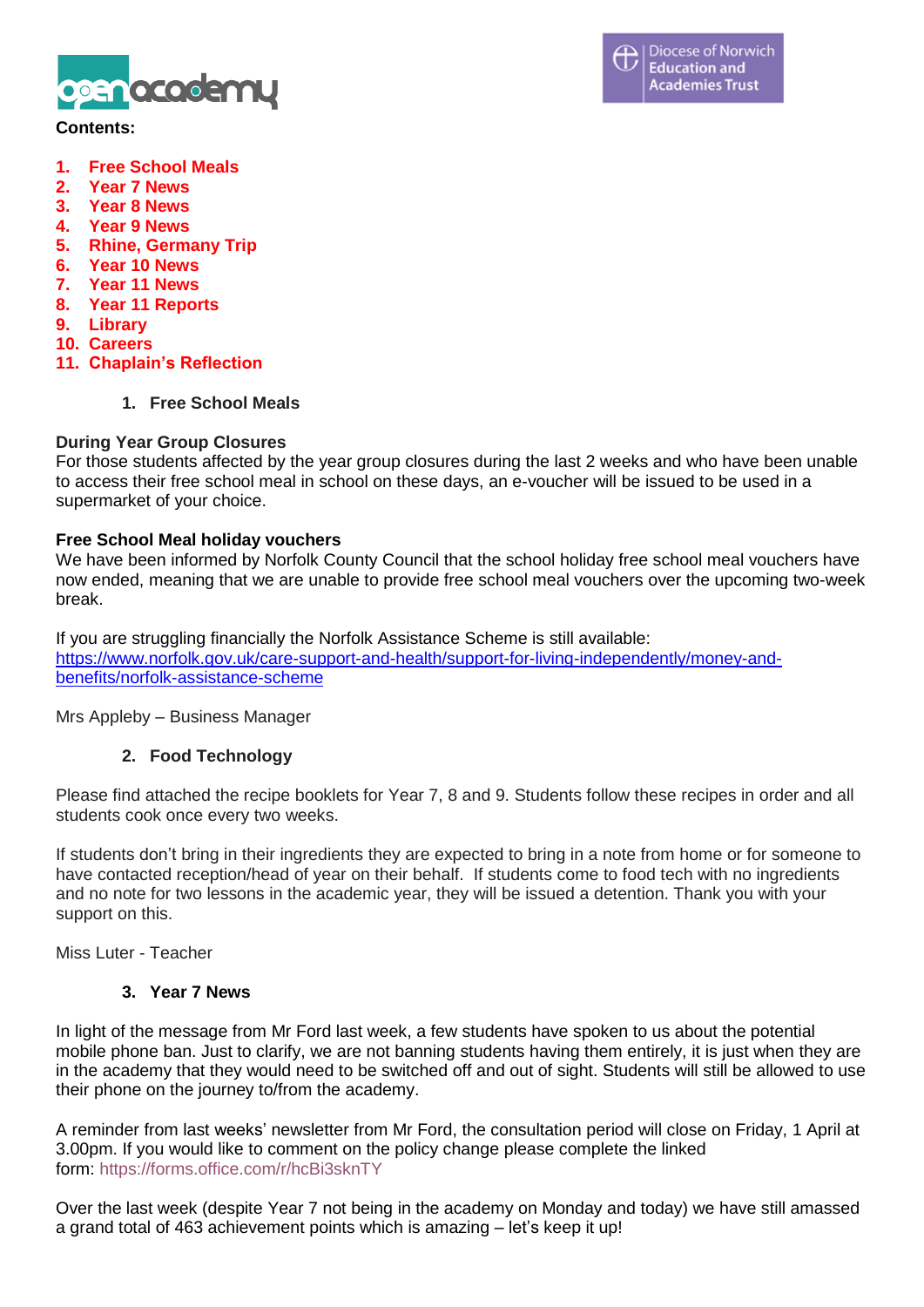

Our Top 5 Achieving students this week are:

AJ Bale, Jason Juhasz, Luke Smith, Martha Wardell and Kaitlin Williams. Well done!

Please continue to remind students about being in the correct uniform. Now that the weather is getting warmer, hoodies/sweatshirts and coats should not be being worn inside the academy. In addition to the hoodies and coats, please remind students to bring a re-usable water bottle for them to use throughout the day. Again, there are still students asking for a plastic cup. Thank you for your help on this.

There is a cake and book sale next Tuesday, 29 March) to raise money for the DEC Ukraine Appeal. Please, if possible, encourage students to bring in cakes and money for break and lunchtime on Tuesday. Your support is greatly appreciated!

Finally, keep up the great work, one final week before we break up for Easter!

Mrs Pearsall – Head of Year 7 Mrs Middleton and Mr Hawkins – Assistant Heads of Year 7

### **4. Year 8 News**

As you are well aware, we have been going through a period of disruption in the last couple of weeks. As such, the year team would like to say a big thank you to everyone who has been understanding and supportive, who has maintained excellent standards of behaviour and effort, and who has continued to work hard to ensure that they are maximising their progress in lessons and remote learning. Things should hopefully be back to normal for a productive final week of term next week, and from then on after the Easter holidays. We would like to extend our thanks to parents/carers for their understanding while we work hard to minimise any disruption.

Just a a couple of quick notes:

Firstly, we set high standards with uniform and appearance, and the vast majority always look smart and ready to learn. Following earlier messages, please be aware that as the weather is now looking better, we expect full and proper school uniform to be worn by all students in the year group. We are seeing an increasing number of students wearing rings, bracelets, necklaces, and multiple piercings. Our current appearance policy states that for health and safety reasons, jewellery is not permitted in the academy. The exceptions to this rule are small studs in pierced ears – one in each lower lobe, and a watch. 'Stretcher' type ear studs are not allowed. Facial, including tongue, and body piercings are not permitted in any circumstances whether visible or not. To clarify, the only jewellery permitted is:

- One pair of small studs, one in each lower lobe
- A wristwatch

Secondly, students need to be organised and ready to get to lessons on time, and stay in lessons. For example, make sure that water bottles are filled at break and/or lunchtime. Students should not be asking to leave lessons for things like this.

Next week sees the school looking to raise money for some worthy causes. Starting with a bake sale on Tuesday with proceeds going towards the Ukraine, all donations of cakes welcomed, they will be sold at break/lunch at a reasonable amount. We have also asked for donations of Easter eggs or other Easter goodies to be able to hand out as random acts of kindness to the community. Please can these be bought in on Monday.

We hope that you all enjoy your weekend after the difficulties of this week, and come back ready for one final effort next week,

Mr Crawford and Ms Whitwood – Heads of Year 8 Mrs Lamb – Assistant Head of Year 8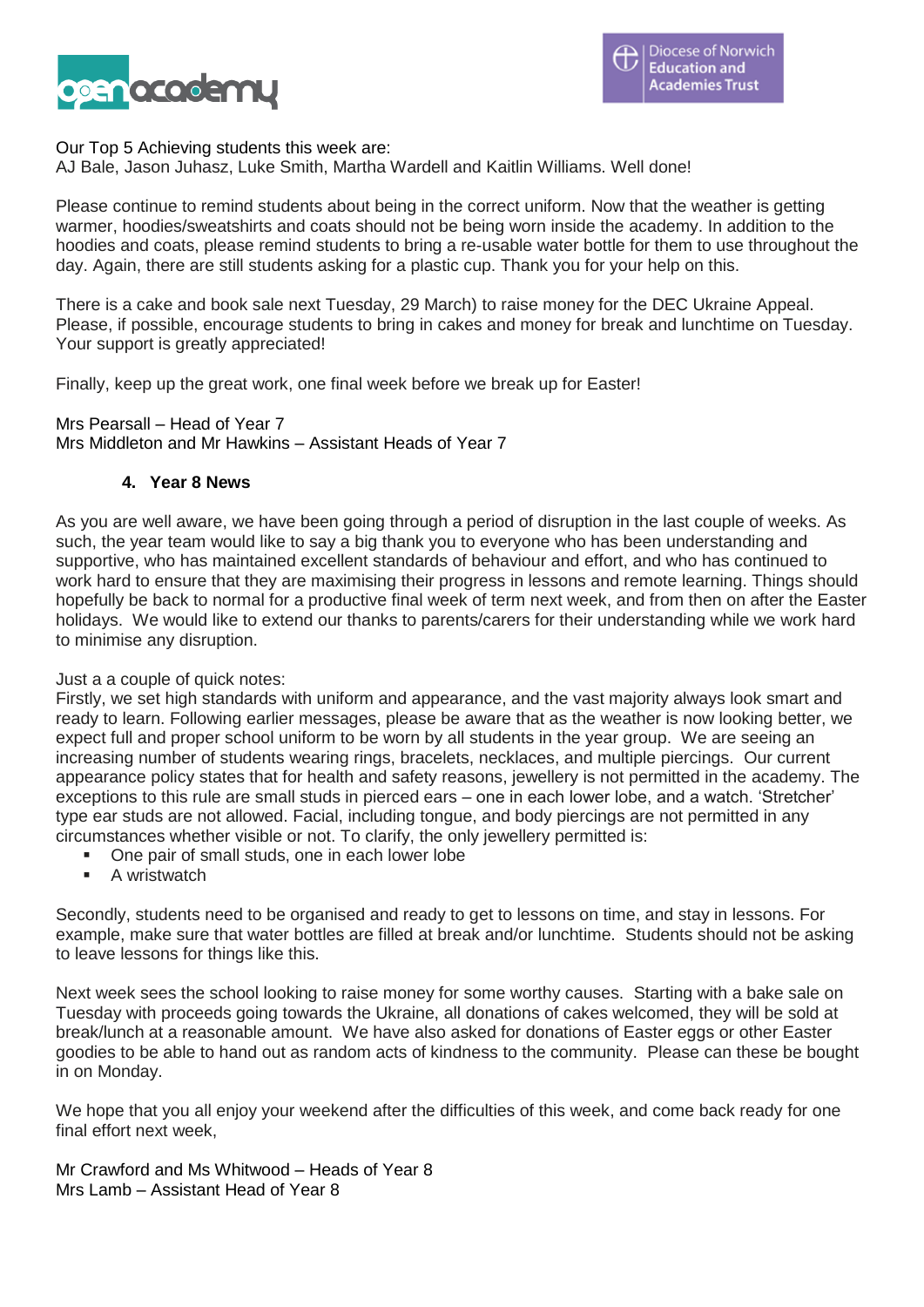

## **5. Year 9 News**

Although a slightly strange week with the year group out of the building on Tuesday and Wednesday, there is a real buzz of learning around the building. Also, with the added excitement of non-school uniform day today, it should be a great end to the week.

Achievement points this count is for only 3 days, but as you can see below each tutor group has seen a marked increase in the amount of points they are receiving. The current tally for this week (only 3 days' worth) is:

AED – 28 (12 more than last week) LGA – 35 (10 more than last week) RPH – 16 (3 more than last week) NST – 41 (15 more than last week)

The vast majority of the year group are making the correct choices in their attitude to learning, this is a result of the dedication, determination and resilience of each individual student. As well as this, it really shows the fantastic levels of support and commitment coming from home. Thank you for your continued support in the learning of our students.

We are trying to follow a clear and consistent approach to the behaviour and learning of Year 9s. This means that when they make the right choice they are rewarded.

When they make the wrong choice, they receive a reminder/warning/last chance/timeout.

- If they get to a timeout they will have a 30-minute detention after school.
- If they receive 2 of these in a day then they have a 1hr detention after school.
- If they do not attend their 30-minute detention they will have a 1hr detention the next day.
- If they miss this 1hr detention (DT) they will receive 1 more chance to attend the detention the following day.
- If they still fail to attend they will spend the next day in isolation (work will be provided as well as time for a break and lunch).

EXAMPLE: 30 min DT on Monday, missed = 1hr DT Tuesday, missed = 1hr DT Wed, missed = Isolation Thurs.

EXAMPLE: 1hr (2x30 min DTs) DT on Mon, missed = 1hr DT Tues, missed = Isolation Wed.

We will let you know via text about detentions and if they have to be isolated we will let you know.

If a student cannot complete a detention for a known reason we need to be informed with a note from home, then the detention can happen the next day.

This will not affect the vast majority of the year group as most never get anywhere near a timeout and are performing and succeeding fantastically in their learning

If you wish to know more then please get in contact with either Mr Pickup or Mrs Smith.

Students will have Hub sessions on their timetable. These are considered to be a lesson and as such need to be attended, if missed it will have a negative effect on the student's attendance. If students truant/miss a hub session they will receive a detention unless a reason is given from home.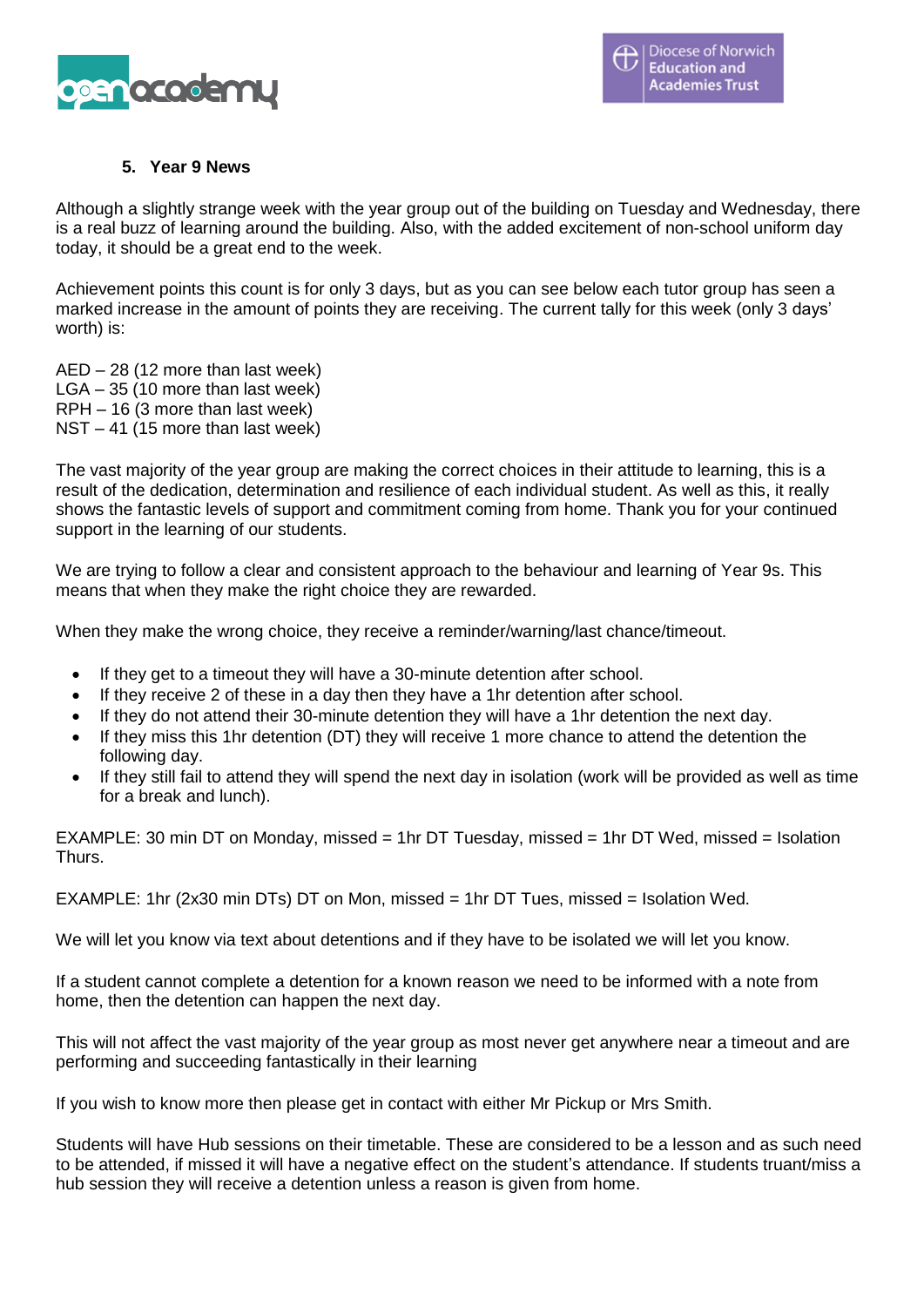

It is at this time when some fantastic learning can take place, as there are never many in the group and students have the opportunity to catch up with missed learning or get future homework completed.

If they arrive and there is no work for them to complete they will be allowed to leave, but they must get registered first.

Hopefully next week will be a full week for Year 9 before the 2-week break. Friday, 1 April is also a nonschool uniform day and we will be back open for students on Wednesday, 20 April. I hope you all have a amazing weekend and enjoy the fabulous weather.

Mr Pickup – Head of Year 9 Mrs Smith – Assistant Head of Year 9

## **6. Rhine, Germany Trip**

A reminder for the Year 8s and 9s going on the German trip. If students have not yet accessed the Rhine Trip channel on Teams, can they please do so and add a comment.

Also, a reminder that the second instalment of £110 was due on the 18 March. If you need to pay this later for any reason, please contact me via email (sam.mcevoy@open-academy.org.uk)

Mrs McEvoy - Teacher

### **7. Year 10 News**

The sun has been shining this week and it finally feels like Spring is here. It's been a mixed week with students at home Monday and Thursday. Hopefully the last week of term will be more settled and everyone back in school for the whole week and nice and healthy for the Easter break.

There will be lots of fundraising going on today and next week. It was non-school uniform today and next Friday for the Gold Duke of Edinburgh students who are fund raising for their expedition –proceeds going to that and the prom fund. Year 11s are holding an Easter egg raffle and charging 25p per ticket, and £1 for a strip. Please contribute if you can as this time next year we will be asking students for their support for our school prom! As you know time is flying past really quickly.

There is also an anti-bullying poster competition with a £25 prize, so please do encourage your child to get involved – entry has a small fee. We will also be having a book and cake sale for a few lunchtimes during the next week or two to raise money for the Ukraine Disaster Emergency Committee (DEC) fund so if you would like to contribute then please feel free via your child.

The students that gained the most achievement points this week are: Mia Crowe, Gerrard Sandell, Jude Abramson, Tommy Bluett, Joshua Carter-Strike, Bradley Copping, Gera Dergacovs, Katie Edge, Atanas Kyurkchiev, Summer MacCormack, Owen Middleton, Zac Skells and Teyla Young.

Toby Cane, Tommy Bluett, Isla Gardner, Erin O'Neill and Kelsey Holman attended the Future Forward Research project showcase last night at the UEA. The evening gave the students the chance to present



their research projects which they've been working on over the last few months. We were extremely impressed with their research and presenting skills and their presentations definitely gave everyone food for thought. Well done to you all – we are very proud of you.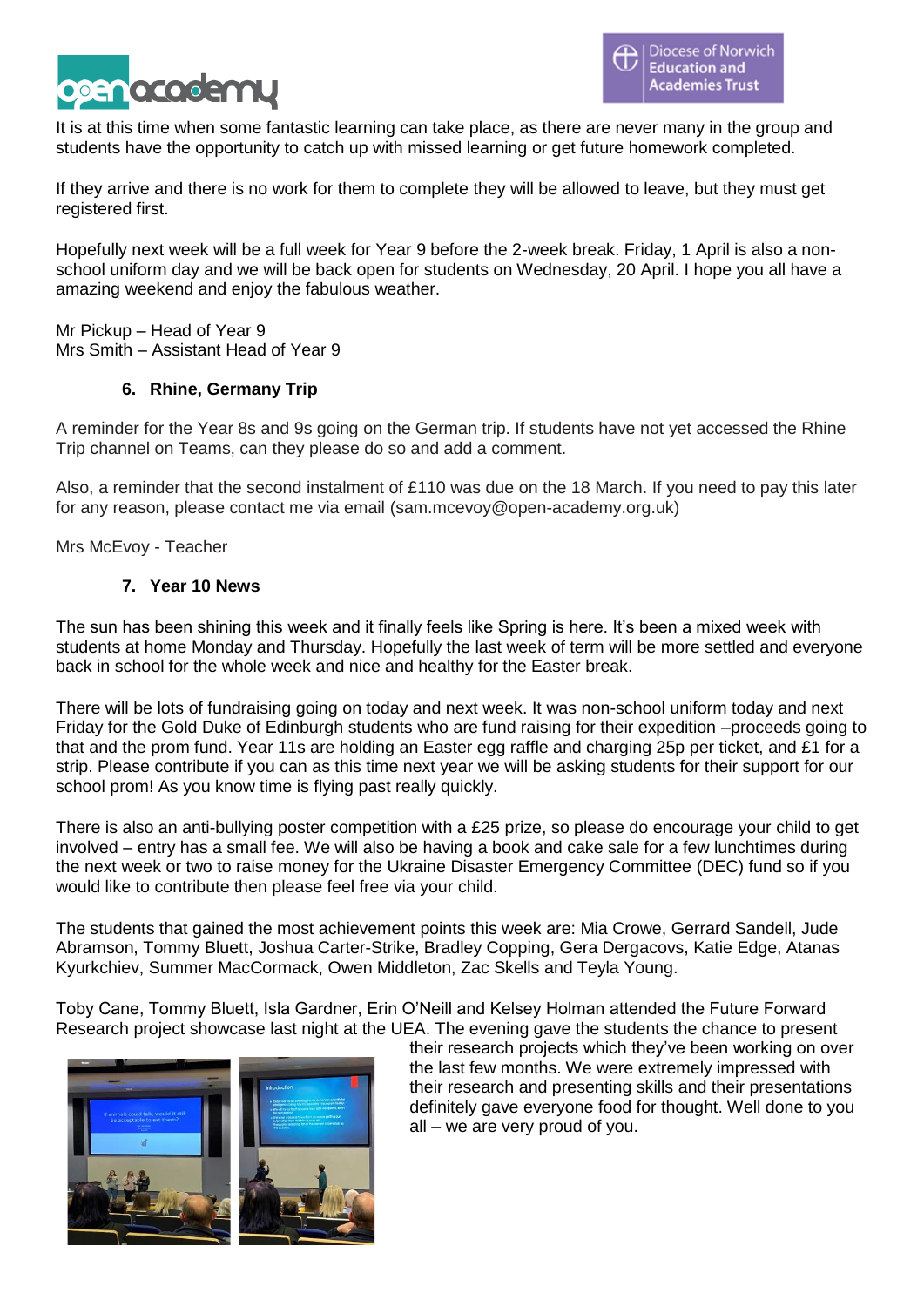

The boys football team are playing their semi-final on Tuesday at home against Hellesdon. Please come along and support if you can at 3.30 pm.

As the weather gets warmer please encourage your child to bring in a refillable water bottle and no hoodies please.

Mr Lambert – Head of Year 10 Mrs Roe – Assistant Head of Year 10

## **8. System Issue Year 11 Reports**

There have been a large number of reports sent out to parents this year for all years. On a recent one for Year 11 the communication between our management information system and the app you access the reports failed. This caused a small number of grades to be altered as the two systems (operated by the same company) didn't talk to each other properly. We raised a complaint and are awaiting an answer. In the meantime, we have checked that there are no issues our end. We checked the marking and data entry by staff. That was all good. We have checked the programming we did and there was no issue. Since then we have created a new report and overwritten the old work. This appears to have worked until we hear back from SIMS our provider.

I am terribly sorry about the error. It was impossible to check or predict from the software we have. I expect that the glitch will be fixed in a patch in the coming days. It might be that this is also why the Year 9 parents' evening booking system did not work.

Mr Ward – Vice Principal

### **9. Year 11 News**

Another great week for the Year 11s – there has been some wonderful planning for fund raising for our prom and lots of hard work in lessons and Hubs. A reminder that the prom committee will be selling raffle tickets next week for our Easter Egg Raffle for prom.

Hubs become optional for Year 11s after the Easter break, but I would strongly encourage students to continue to use the expertise and guidance of their teachers and go to the Hubs as required. Hubs are a great way of students revising in small groups with friends and getting that extra help from their teachers.

I hope the students have been finding the revision packs we sent home with them useful, if any feel they need some extra help with how to revise, please ask them to speak to their tutor.

Our top 5 LEARNT point achievers this week are: Joseph Sizer Charlie Thompson Melissa Mills Zak Pitts Mia Baxter

Well done!

Mrs Clayton – Head of Year 11 Mrs Roberts – Assistant Head of Year 11

### **10. Library**

Next term we are going to be adding a new club- Warhammer Club- to our schedule (more details about this to follow.) To be able to offer this we have had to think about our current club provision and have made the decision not to run Manga Club after Easter. Students are of course still welcome to use the library and run their own Manga related activities, but this will not be a scheduled event next term. That being said, we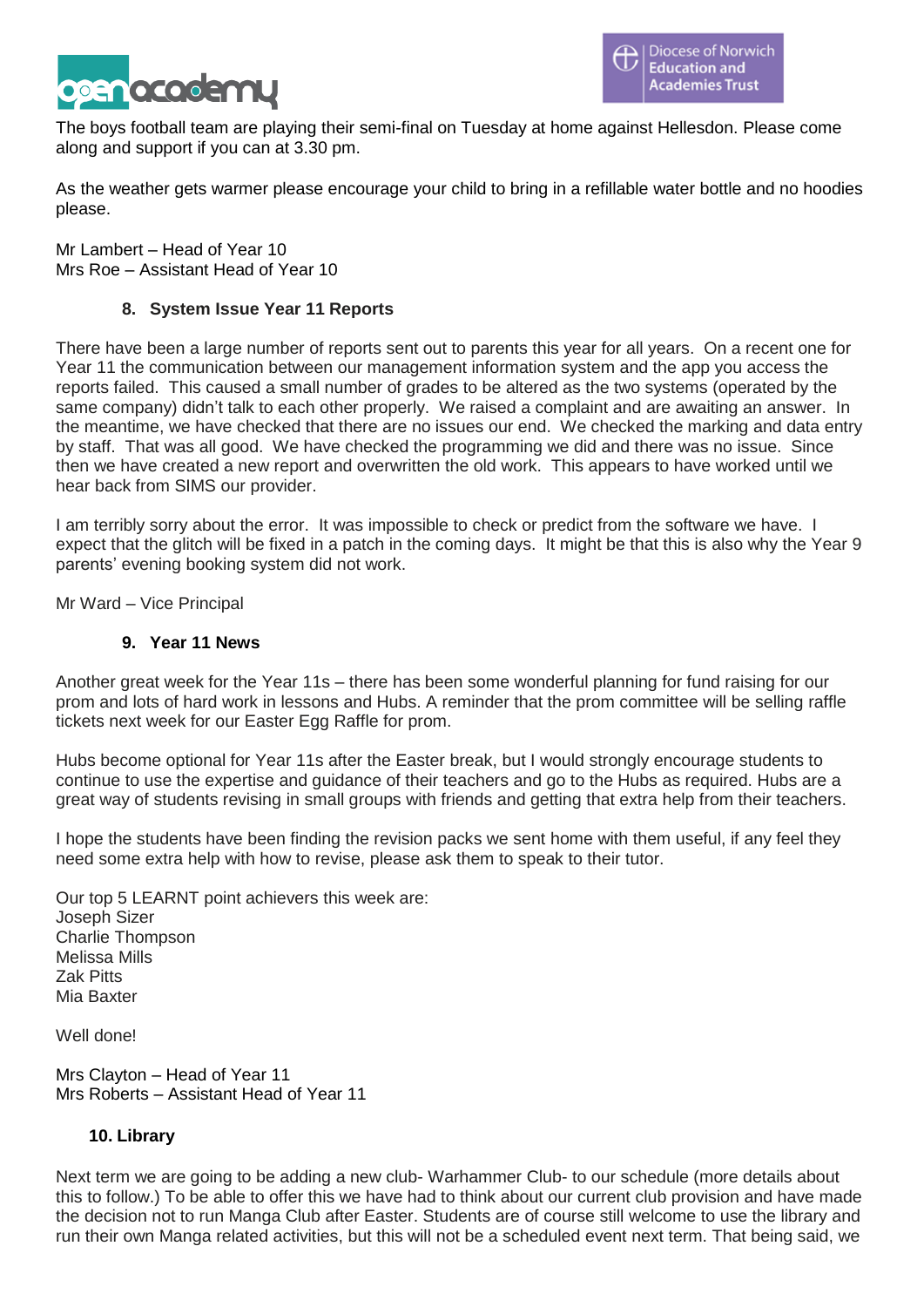

want to end on a high note so we are inviting all students who are interested in Manga to join us for a final club meeting after school on Friday, 1 April where there will be games and fun activities.

We anticipate that Manga Club will return next school year as part of a rotating club schedule. If students have any comments or feedback, they can come and speak to me at any time.

### Miss Ling – Librarian

# **11. Careers**

- If you have a child who is a budding aviator or pilot, please make them aware of this amazing opportunity to get free flight experience.
	- **The Aviatrix Project** is a charity that encourages young people, particularly young women to take a career path in the aviation industry. They have **12 Taster flights** available for students in Norfolk this year.
- The following taster flights and experiences are now open for applications. The aim of the fights are to assist anyone, who might otherwise not have the necessary resources, to experience flying.
	- 12 Taster flights with Flying Made Easy at Old Buckenham Airfield
	- 12 Taster flights with Take Flight Aviation at Enstone Airfield
	- 20 737 Simulator flight with an instructor with FlightPad at The University of West London
	- 2 FlightPad memberships for 6 months
- They are for aspiring pilots of both genders aged 14 and above with no upper age limit. **Closing date is 12 noon on Monday 18th April 2022**. Winners will be announced in May 2022.
- Visit the website for more details and how to apply [http://www.theaviatrixproject.com/taster-flights](http://www.theaviatrixproject.com/taster-flights-experiences-2022)[experiences-2022](http://www.theaviatrixproject.com/taster-flights-experiences-2022)
- If you are interested in finding out more about the choices and opportunities your child may have in the future, take a look at free careers website **Career Pilot**. The site is aimed at young people and their parents and offers lots of clear information aimed at helping you understand subjects such as GCSE Options, Sixth Form, University, Apprenticeships and Traineeships. To find out more go to <https://www.careerpilot.org.uk/parent-zone>

### Dr Davies

Assistant Head of Sixth Form and Careers Facilitator

# **12. Chaplain's News**

### **Easter Egg Hampers/basket Random Acts of Kindness**

Every year at Christmas we always give out hampers as random acts of kindness to our community. It would be great if we could do something similar this Easter with eggs and chocolate. Please could I call on your generosity to donate some eggs or chocolate to this initiative so we can make someone's Easter better. All chocolatey treats can be brought in by yourselves or by students at any time and if you have any questions, please do not hesitate to ask. Thank you.

### **This Week's Reflection**

### **A case of Mistaken Identity**

In my reflection today, I want to start off with a story. This is supposedly a true account recorded in the Sarasota Police Dept, Florida in the US. An elderly lady was out shopping and, upon returning to her car, found four males in the act of stealing her vehicle. She dropped her shopping bags and drew her handgun, proceeding to scream at the top of her lungs: "I have a gun, and I know how to use it! Get out of the car!" The four men didn't wait for a second threat. They got out and ran like mad.

The lady, somewhat shaken, then proceeded to load her shopping bags into the back of the car and got into the driver's seat. She was so shaken that she could not get her key into the ignition.